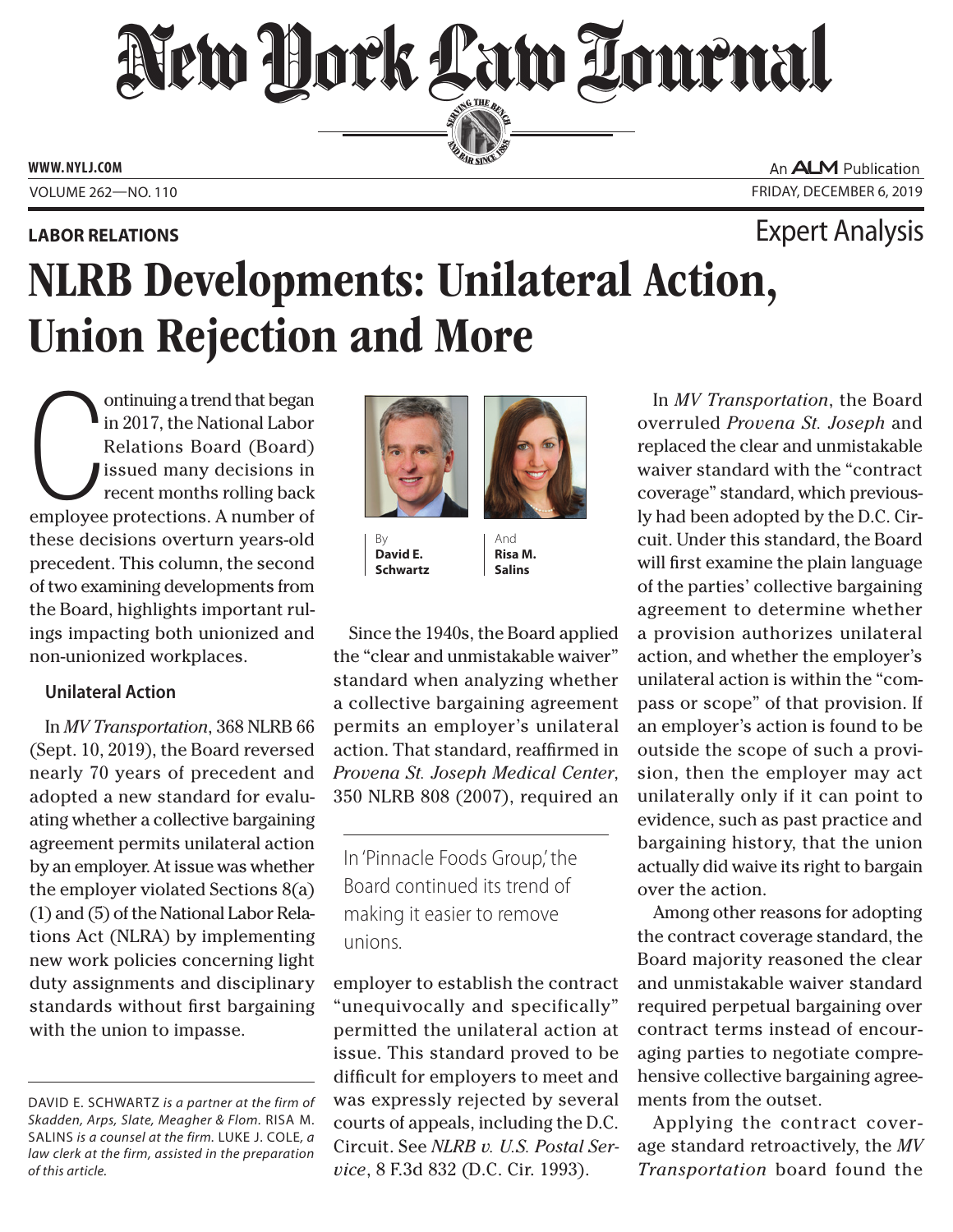for cause," and "adopt and enforce unilateral implementation of the new broad "management rights" clause in the parties' agreement granting the employer the right to "assign all schedules," "discipline and discharge reasonable work rules" authorized work policies at issue.

Following *MV Transportation*, it is anticipated employers will have more fexibility to act unilaterally, even when a collective bargaining agreement does not explicitly authorize a particular action. However, employers should expect unions will be cautious not to agree to language in management rights clauses that might result in an open door to unilateral changes during the contract term.

#### **Anticipatory Repudiation**

In *Johnson Controls*, 368 NLRB 20 (July 3, 2019), the Board adopted new rules for an employer's anticipatory withdrawal of union recognition. Under long-standing precedent, when an employer receives objective evidence, within a reasonable period of time before a collective bargaining agreement expires, that a majority of employees no longer wish to be represented by the union, that employer may lawfully announce it intends to withdraw recognition of that union after the contract expires. The employer must continue to comply with the existing contract through the end of its term, but may cease bargaining for a successor agreement.

 However, the Board's decision in *Levitz Furniture Co.*, 333 NLRB 717 (2001), allowed unions the chance to re-establish majority support by, for example, collecting authorization cards from a majority of

bargaining unit employees—in the period between an employer's anticipatory and actual withdrawal of recognition. The union's "last in time" proof of majority status would render the employer's post-contract expiration withdrawal unlawful and a violation of NLRA Section 8(a)(5). In such a case, the employer would be required to recognize and bargain with the union for at least one year ("certifcation bar" period) and, should a contract be reached, during the term of the contract, up to three years ("contract bar" period).

The *Johnson Controls* board overruled *Levitz Furniture* in two

Following 'MV Transportation,' it is anticipated employers will have more fexibility to act unilaterally, even when a collective bargaining agreement does not explicitly authorize a particular action.

 representative status following conimportant respects. First, it held the "reasonable period of time" prior to contract expiration within which recognition may be anticipatorily withdrawn is no more than ninety days before the expiration date. Second, in order to re-establish majority support, rather than collecting signatures on authorization cards, a union must now petition the board for an election within 45 days of the employer announcing its anticipatory withdrawal. If such a petition is timely fled, the union's tact expiration will be determined through a board-conducted secretballot election. If no such petition is timely fled, the employer may safely

withdraw recognition at the time of contract expiration. The Board reasoned that its new framework safeguards employee free choice about representation.

 fcation election could risk tainting The new *Johnson Controls* process permits employers to withdraw recognition of a union immediately upon contract expiration, based on its earlier evidence of the union's loss of majority support, without facing unfair labor practice charges. However, if an election petition has been fled under the *Johnson Controls*  framework, an employer should be cautious about making unilateral changes, as such changes during the critical period before a recertielection results and requiring a second election.

#### **Decertifcation**

In *Pinnacle Foods Group*, 368 NLRB 97 (Oct. 21, 2019), the Board continued its trend of making it easier to remove unions. In this case, the Board revived a worker's petition to decertify his union despite a settlement agreement between his employer and the union that extended the period when such decertification petitions are prohibited.

Under the Board's "certifcation bar" doctrine, a union enjoys a year-long period after it is certifed, during which its status cannot be challenged by a decertifcation petition. This certifcation year can be extended if an employer commits an unfair labor practice by failing to bargain in good faith during the original one-year period.

In *Pinnacle Foods*, 17 months of bargaining between the employer and union yielded no agreement, after which an employee fled a petition to